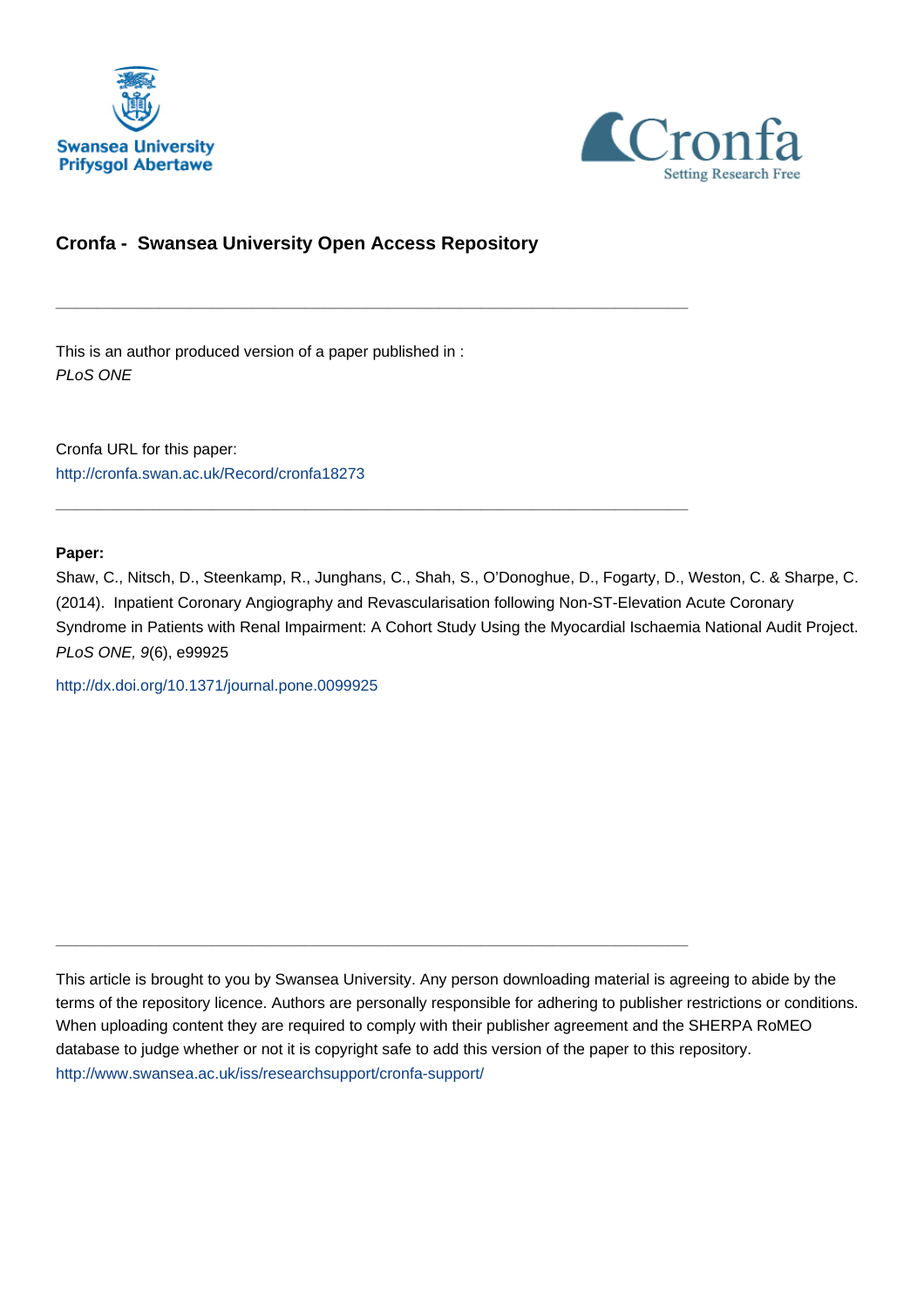# Inpatient Coronary Angiography and Revascularisation following Non-ST-Elevation Acute Coronary Syndrome in Patients with Renal Impairment: A Cohort Study Using the Myocardial Ischaemia National Audit Project

Catriona Shaw<sup>1,2</sup>\*, Dorothea Nitsch<sup>3</sup>, Retha Steenkamp<sup>1</sup>, Cornelia Junghans<sup>4</sup>, Sapna Shah<sup>5</sup>, Donal O'Donoghue<sup>6</sup>, Damian Fogarty<sup>7</sup>, Clive Weston<sup>8</sup>, Claire C. Sharpe<sup>2</sup>

1 UK Renal Registry, Southmead Hospital, Bristol, United Kingdom, 2 Department of Renal Sciences, Division of Transplantation Immunology and Mucosal Biology, Kings College London, London, United Kingdom, 3 London School of Hygiene and Tropical Medicine, London, United Kingdom, 4 Department of Epidemiology and Public Health, University College London, London, United Kingdom, 5 Department of Renal Medicine, Kings College Hospital, London, United Kingdom, 6 Department of Renal Medicine, Salford Royal NHS Foundation Trust, Salford, United Kingdom, 7 Department of Renal Medicine, Belfast Health and Social CareTrust, Belfast, Northern Ireland, United Kingdom, 8 Myocardial Ischaemia National Audit Project, College of Medicine, Swansea University, Swansea, Wales, United Kingdom

### Abstract

Background: International guidelines support an early invasive management strategy (including early coronary angiography and revascularisation) for non-ST-elevation acute coronary syndrome (NSTE-ACS) in patients with renal impairment. However, evidence from outside the UK suggests that this approach is underutilised. We aimed to describe practice within the NHS, and to determine whether the severity of renal dysfunction influenced the provision of angiography and modified the association between early revascularisation and survival.

Methods: We performed a cohort study, using multivariable logistic regression and propensity score analyses, of data from the Myocardial Ischaemia National Audit Project for patients presenting with NSTE-ACS to English or Welsh hospitals between 2008 and 2010.

**Findings:** Of 35 881 patients diagnosed with NSTE-ACS, eGFR of  $<60$  ml/minute/1.73 m<sup>2</sup> was present in 15 680 (43.7%). There was a stepwise decline in the odds of undergoing inpatient angiography with worsening renal dysfunction. Compared with an eGFR>90 ml/minute/1.73 m<sup>2</sup>, patients with an eGFR between 45–59 ml/minute/1.73 m<sup>2</sup> were 33% less likely to undergo angiography (adjusted OR 0.67, 95% CI 0.55–0.81); those with an eGFR<30/minute/1.73 m<sup>2</sup> had a 64% reduction in odds of undergoing angiography (adjusted OR 0.36, 95%CI 0.29–0.43). Of 16 646 patients who had inpatient coronary angiography, 58.5% underwent inpatient revascularisation. After adjusting for co-variables, inpatient revascularisation was associated with approximately a 30% reduction in death within 1 year compared with those managed medically after coronary angiography (adjusted OR 0.66, 95%CI 0.57–0.77), with no evidence of modification by renal function (p interaction  $= 0.744$ ).

Interpretation: Early revascularisation may offer a similar survival benefit in patients with and without renal dysfunction, yet renal impairment is an important determinant of the provision of coronary angiography following NSTE-ACS. A randomised controlled trial is needed to evaluate the efficacy of an early invasive approach in patients with severe renal dysfunction to ensure that all patients who may benefit are offered this treatment option.

Citation: Shaw C, Nitsch D, Steenkamp R, Junghans C, Shah S, et al. (2014) Inpatient Coronary Angiography and Revascularisation following Non-ST-Elevation Acute Coronary Syndrome in Patients with Renal Impairment: A Cohort Study Using the Myocardial Ischaemia National Audit Project. PLoS ONE 9(6): e99925. doi:10.1371/journal.pone.0099925

Editor: Joshua M. Hare, University of Miami Miller School of Medicine, United States of America

Received January 20, 2014; Accepted May 20, 2014; Published June 17, 2014

Copyright: @ 2014 Shaw et al. This is an open-access article distributed under the terms of the Creative Commons Attribution License, which permits unrestricted use, distribution, and reproduction in any medium, provided the original author and source are credited.

**Funding:** The authors have no support or funding to report.

Competing Interests: The authors have declared that no competing interests exist.

\* E-mail: catriona.shaw@nbt.nhs.uk

#### Introduction

Thirty to forty percent of patients presenting with NSTE-ACS have renal impairment [1]. Compared with patients with preserved renal function those with impairment have a 2–5 fold greater risk of death after NSTE-ACS; those with most severe renal impairment being at highest risk [2]. The projected annual cost to the National Health Service (NHS) of additional cardiovascular events occurring in patients with chronic kidney

disease (12 000 myocardial infarctions and 7 000 strokes per year) is  $\int_{\mathbb{R}} 174 - 178$  million [3].

Generally an 'early invasive' approach after NSTE-ACS – characterised by routine coronary angiography, followed where possible by early percutaneous or surgical revascularisation – has been demonstrated to improve patient survival [4]. Yet patients with renal impairment were under-represented in the clinical trials that showed this benefit [5]. Current European and American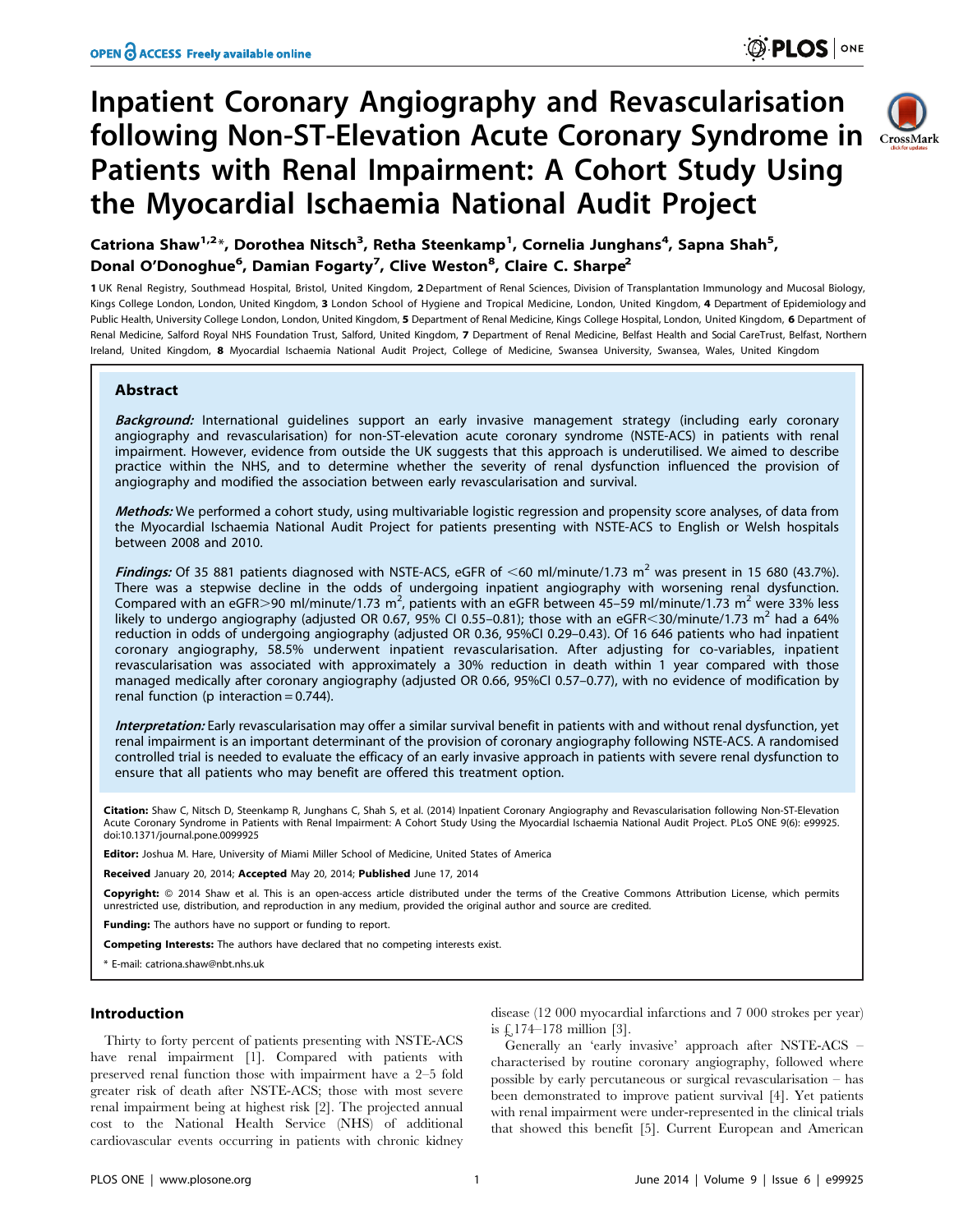guidelines advise early angiography after NSTE-ACS irrespective of renal function [6,7]. However, several reports from outside the UK suggest that patients with renal dysfunction are significantly less likely to undergo angiography or subsequent revascularisation [1,8–10]. Reasons for this discrepancy, between guidelines and practice, are likely to be complex. Remaining uncertainty as to whether renal dysfunction negates the benefit associated with early revascularisation may contribute.

We used data from the Myocardial Ischaemia National Audit Project (MINAP) to describe and quantify use of an early invasive approach after NSTE-ACS in those with normal and those with impaired renal function in NHS clinical practice. We investigated the association between inpatient coronary angiography and death. Furthermore, for patients undergoing inpatient angiography, we investigated whether renal dysfunction at the time of presentation modified the association between revascularisation and death within 1 year.

#### Methods

#### Study Population

Care of patients presenting with ACS to all acute NHS hospitals in England and Wales are monitored through MINAP [11–13]. Briefly, each patient entry contains prospectively collected information on aspects of diagnosis, investigation and management. The project uses highly secure electronic systems of data entry and transmission, and allows linkage with the NHS Central Register for mortality tracking. Assurance of data quality involves continual monitoring of key fields and an annual validation exercise. MINAP is supported by the British Cardiovascular Society under the auspices of the National Institute for Cardiovascular Outcomes Research (NICOR) and is commissioned and funded by the Healthcare Quality Improvement Partnership.

Anonymised data from an adult population with a diagnosis of NSTE-ACS admitted to hospital between  $1<sup>st</sup>$  Jan 2008 and 31<sup>st</sup> March 2010 were used. The diagnosis of NSTE-ACS was made by the local clinician using their judgement of presenting symptoms and requiring elevated blood troponin concentration, with or without electrocardiographic changes consistent with ischaemia. Patients with ST elevation were excluded from this analysis.

#### Study Exposures

The first single serum creatinine ( $\mu$ mol/l) within 24 hours of admission was used to estimate the glomerular filtration rate (eGFR) in ml/minute/1.73 m<sup>2</sup> using the equation developed by the Chronic Kidney Disease Epidemiology Collaboration (CKD EPI) [14]. All creatinine values were assumed not to have been calibrated by isotope dilution mass spectrometry and therefore were multiplied by a 0.95 standardisation factor. Renal function was initially categorised as  $eGFR$  >90 ml/minute/1.73 m<sup>2</sup>,  $eGFR$ 60–90 ml/minute/1.73 m<sup>2</sup>, eGFR 45–59 ml/minute/1.73 m<sup>2</sup>, eGFR  $30-44$  ml/minute/1.73 m<sup>2</sup>, eGFR 15-29 ml/minute/ 1.73 m<sup>2</sup> and  $\leq$ 15 ml/minute/1.73 m<sup>2</sup> for the descriptive analysis [15]. As relatively low numbers of patients with an eGFR 15– 29 ml/minute/1.73 m<sup>2</sup> and <15 ml/minute/1.73 m<sup>2</sup> underwent inpatient coronary angiography or inpatient revascularisation the two eGFR categories were combined for subsequent analyses  $(eGFR<30 \text{ ml/minute}/1.73 \text{ m}^2]$ .

Inpatient revascularisation was defined as inpatient percutaneous coronary intervention (PCI) or coronary artery bypass grafting (CABG). Patients were categorised as medically managed following inpatient coronary angiography if i) PCI or CABG was planned after discharge, or ii) the patient refused such interventions, or iii) the procedures were neither planned nor performed during the index admission.

#### Study Outcomes

The primary study outcomes were performance of inpatient coronary angiography – dichotomised as performed or not performed – and all-cause death within one year of presentation. Patients who died on the day of admission were excluded from analyses.

#### Confounder Variables

Demographic factors included age (10 year categories), sex, ethnicity, hospital of admission and self- reported smoking status. The Index of Multiple Deprivation was included. This index reflects information on the seven domains of income: employment; health and disability; education, skills and training; barriers to housing and services; living environment; and crime [16]. Comorbidities included a history of hypertension, previous angina, previous myocardial infarction, hyperlipidaemia, peripheral vascular disease, cerebrovascular disease, chronic obstructive airways disease, congestive cardiac failure, diabetes mellitus, previous PCI and previous CABG. Haemoglobin (g/dl) recorded within 24 hours of admission and peak troponin were also used.

We lacked direct measurements of left ventricular function. Surrogates for reduced function included a history of congestive cardiac failure or previous myocardial infarction. Systolic blood pressure (SBP) and heart rate at the time of admission are validated prognostic markers in ACS and thought to be representative of the degree of acute left ventricular dysfunction [17]. The first SBP (mmHg) recorded after admission to hospital was used. If the patient presented with a treatable tachyarrhythmia, the first stable SBP after treatment was used. The heart rate (beats/minute) was recorded from the first ECG after admission to hospital, whilst in a stable cardiac rhythm. The ECG appearances at presentation were included (normal, left bundle branch block, ST segment depression, T wave changes only, other abnormality).

#### Statistical Analyses

All statistical analyses were done using STATA version 11.2.

Confounder exposure associations were cross-tabulated both in the full study population and in the subgroup of patients undergoing inpatient coronary angiography. The frequency and proportions of missing data within each variable were tabulated and distributions of population characteristics for participants included in the complete case analysis were compared with individuals who were excluded due to incomplete data on the a priori variables.

Univariable and then multivariable logistic regression models adjusted for all study covariables were used to estimate the odds ratio for the association between eGFR category and undergoing inpatient coronary angiography. Robust standard errors were used to account for clustering at hospital level.

Logistic regression models were also used to assess the association between inpatient coronary angiography and all-cause death. As it was expected that in some cases those that did not undergo inpatient angiography would vary substantially in their baseline characteristics compared with those that did, a propensity score was estimated to help ensure adequate overlap between the distributions of confounders in the two treatment groups [18]. The analysis was repeated restricting to a sub group of the cohort with improved balance in baseline co-variables. The propensity score was the conditional probability that an individual had inpatient coronary angiography and was obtained for each individual by fitting a logistic regression model with outcome inpatient coronary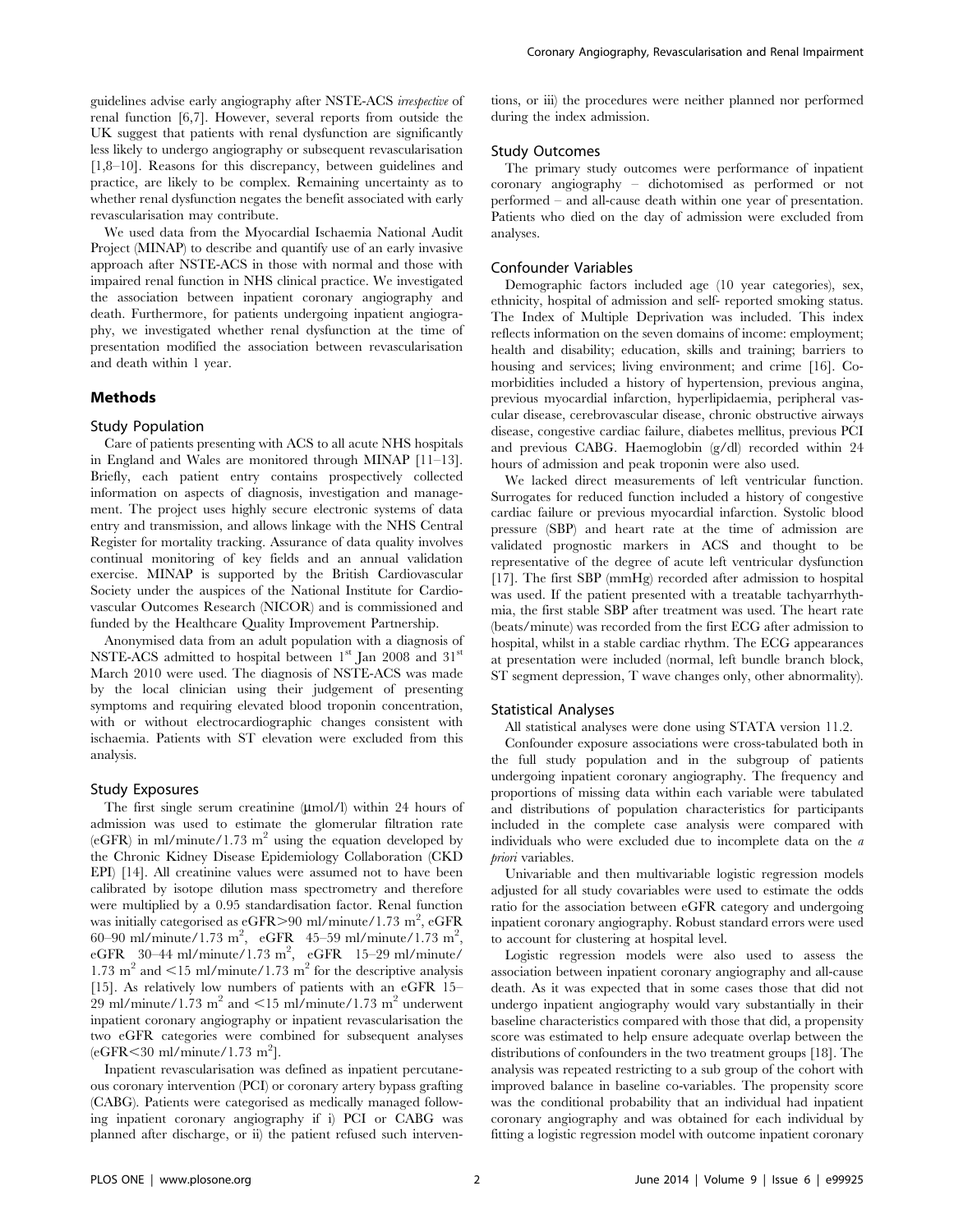Table 1. Selected covariates stratified by eGFR category at time of presentation in 35 881 adults presenting with non-ST-elevation acute coronary syndrome (all data is presented as numbers with column percentage unless otherwise stated).

|                                           | eGFR (ml/minute/1.73 $m2$ ) |                  |                     |                     |                     |                    |
|-------------------------------------------|-----------------------------|------------------|---------------------|---------------------|---------------------|--------------------|
|                                           | $>90$                       | $60 - 90$        | $45 - 59$           | $30 - 44$           | $15 - 29$           | $<15$              |
|                                           | $N = 6$ 482                 | $N = 13719$      | $N = 6990$          | $N = 5452$          | $N = 2,665$         | $N = 573$          |
| Demographic                               |                             |                  |                     |                     |                     |                    |
| Male gender                               | 4781(73.8)                  | 9223(67.2)       | 4010(57.4)          | 2749(50.4)          | 1326(49.8)          | 336(58.6)          |
| Age, median (IQR)                         | $58(50-66)$                 | $72(63 - 80)$    | $79(72 - 85)$       | $83(77-88)$         | 84(78-88)           | $80(73 - 86)$      |
| <b>Past Medical History</b>               |                             |                  |                     |                     |                     |                    |
| Hypertension                              | 2680(41.4)                  | 7089(51.7)       | 4161(59.5)          | 3375(61.9)          | 1671(62.7)          | 387(67.5)          |
| Stroke                                    | 333(5.1)                    | 1276(9.3)        | 950(13.6)           | 883(16.2)           | 439(16.5)           | 107(18.7)          |
| <b>PVD</b>                                | 241(3.7)                    | 591(4.3)         | 442 (6.3)           | 390(7.2)            | 235(8.8)            | 71(12.4)           |
| Treated hyperlipidaemia                   | 2243(34.6)                  | 4805(35.0)       | 2449(35.0)          | 1866(34.2)          | 854(32.1)           | 177(30.9)          |
| <b>CCF</b>                                | 128(2.0)                    | 723(5.3)         | 688(9.8)            | 917(16.8)           | 584(21.9)           | 106(18.5)          |
| Previous MI                               | 1382(21.3)                  | 3964(28.9)       | 2662(38.1)          | 2394(43.9)          | 1318(49.5)          | 256(44.7)          |
| <b>Previous PCI</b>                       | 787(12.1)                   | 1488(10.9)       | 727(10.4)           | 549(10.1)           | 227(8.5)            | 52(9.1)            |
| <b>Previous CABG</b>                      | 362(5.6)                    | 1121(8.2)        | 695(9.9)            | 536(9.8)            | 256(9.6)            | 57(10.0)           |
| <b>Diabetes Mellitus</b>                  | 1150(17.7)                  | 2727(19.9)       | 1748(25.0)          | 1735 (31.8)         | 965(36.2)           | 235(41.0)          |
| Current smoker                            | 2820(43.5)                  | 2948(21.5)       | 950(13.6)           | 520(9.5)            | 237(8.9)            | 59(10.3)           |
| <b>Diagnostics</b>                        |                             |                  |                     |                     |                     |                    |
| Haemoglobin (g/dl), median (IQR)          | $14.2(13.0 - 15.2)$         | 13.8(12.4-15.0)  | $13.0(11.7 - 14.1)$ | $12.0(10.9 - 13.5)$ | $11.3(10.0 - 12.6)$ | $10.6(9.5 - 12.0)$ |
| Peak Troponin, median(IQR)                | $0.7(0.2 - 3.1)$            | $0.7(0.2 - 3.3)$ | $0.8(0.2 - 3.9)$    | $0.9(0.2 - 4.1)$    | $1.2(0.3 - 5.3)$    | $1.7(0.4 - 8.2)$   |
| Systolic blood pressure (mmHg), mean (sd) | 143(26)                     | 144(28)          | 142(29)             | 140(30)             | 135(31)             | 137(33)            |
| Heart rate (beats/min), median (IQR)      | 77(66-90)                   | 78(66-93)        | $82(69 - 99)$       | $85(71 - 101)$      | $85(71-100)$        | $86(71-100)$       |
| IP Coronary angiography                   | 4720(72.8)                  | 7445(54.3)       | 2613(37.4)          | 1366(25.1)          | 416(15.6)           | 86(15.0)           |
| IP revascularisation                      | 2992(46.2)                  | 4422(32.2)       | 1370(19.6)          | 697(12.8)           | 205(7.7)            | 46(8.0)            |
| IP PCI                                    | 2758(42.5)                  | 3977(29.0)       | 1208(17.3)          | 609(11.2)           | 183(6.9)            | 44(7.7)            |
| <b>IP CABG</b>                            | 234(3.6)                    | 445(3.2)         | 162(2.3)            | 88(1.6)             | 22(0.8)             | 2(0.3)             |

Abbreviations: IMD score = score of deprivation; PVD = peripheral vascular disease; CCF = congestive cardiac failure; MI = myocardial infarction; PCI = percutaneous coronary intervention; CABG = coronary artery bypass graft; eGFR = estimated glomerular filtration rate; IP - inpatient; IQR = interquartile range; sd = standard deviation. doi:10.1371/journal.pone.0099925.t001

angiography with all the pre-specified co-variables included. All of the pre-specified co-variables were considered a priori confounders.

Diagnostic coronary angiography is a pre-requisite for being considered for revascularisation. The analysis to evaluate whether renal dysfunction modified patient survival after inpatient coronary revascularisation compared with medical management was therefore limited to individuals who underwent inpatient coronary angiography. Again a propensity score was estimated to help ensure adequate overlap between the distributions of confounders in the two treatment groups. The propensity score was the conditional probability that an individual had inpatient revascularisation, and was obtained for each individual by fitting a logistic regression model with outcome inpatient revascularisation with all the pre-specified co-variables. After estimation of the conditional propensity score one patient from the medically managed group was excluded as they could not be matched due to a very low propensity score. Improved balance in the distribution in the covariables between the two treatment groups was achieved (Appendix S1). Multivariable logistic regression analysis was subsequently carried out using robust standard errors with outcome death or alive within one year. Evidence of effect modification between eGFR category and inpatient revascularisation or medical management on the odds of death within one year was tested (Wald test). Evidence of effect modification between gender and inpatient revascularisation or medical management was also tested [19]. The interaction terms were maintained in the model at a threshold of  $p<0.01$ . Results are presented as multivariable adjusted odds ratios with 95% confidence intervals.

#### Sensitivity Analyses

Logistic regression with the propensity score included as the single co-variable was conducted. Robust standard errors and bootstrapping methods (50 repetitions) were used.

To evaluate possible bias introduced by patients who died early after admission to hospital the analyses were repeated using a cohort limited to individuals who survived five days or more.

Secondary preventative medications including aspirin, clopidogrel, ACE inhibitors, beta-blockers and statins have been shown to influence outcome after NSTE-ACS [20–23]. Whether these medications were prescribed at time of discharge was included in the multivariable model evaluating the association between inpatient revascularisation and death within one year.

Sensitivity analysis using datasets derived using multiple imputation was also conducted [24].

#### Ethical Approval

Ethics committee (11/L0/0246), Kings College Hospital Research and Development (KCH11-081), and MINAP Academ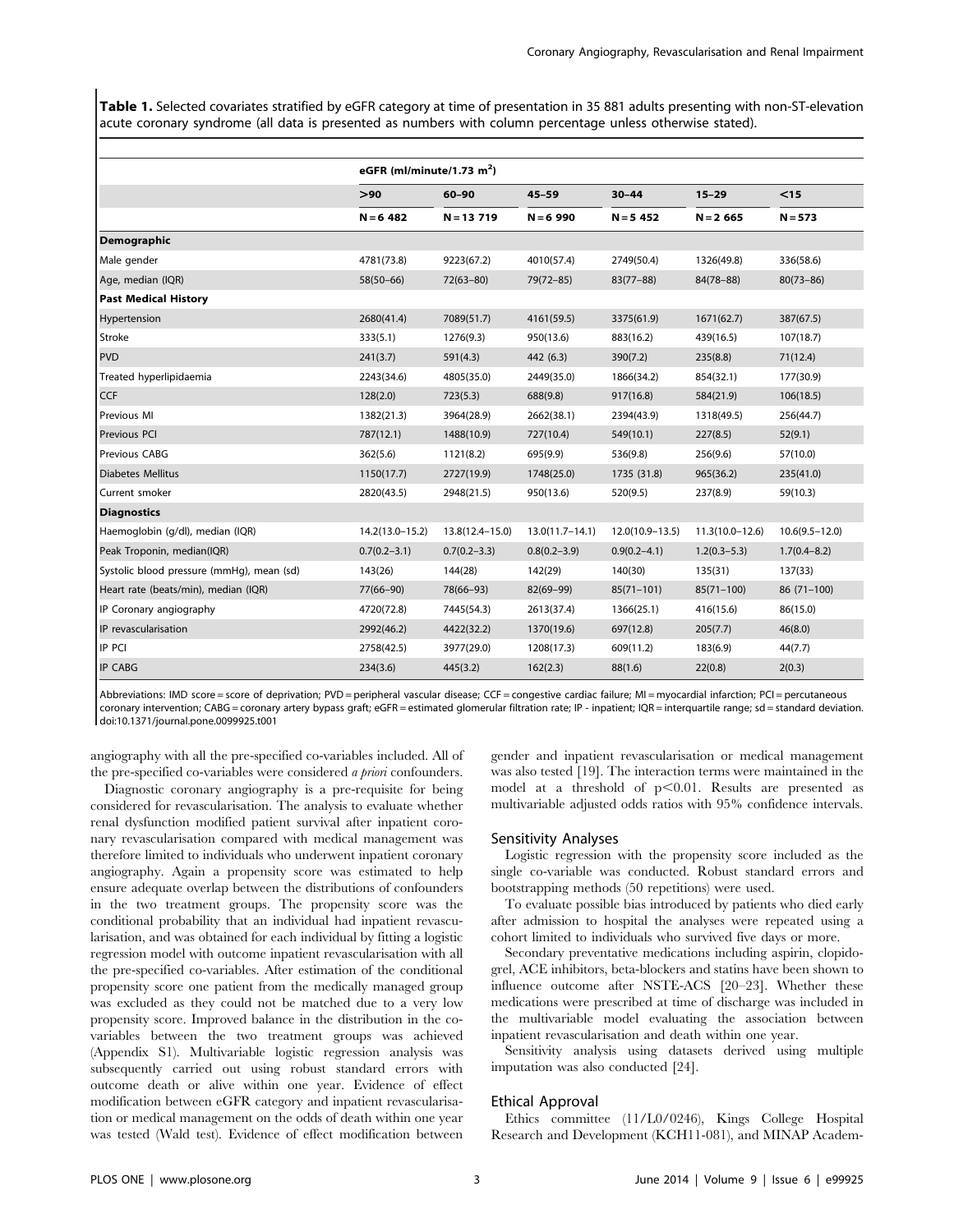ic Group approvals were obtained prior to commencement of the analysis.

#### Results

#### Renal Impairment at the Time of Presentation with NSTE-ACS and Subsequent Inpatient Coronary Angiography

GFR could not be estimated for 18.2% (16 632/91 342) due to missing data on creatinine, gender, age or ethnicity (Appendix S2). Data was missing regarding coronary angiography in 4.5%, management strategy (inpatient revascularisation or medical management) in 18.3% and for mortality in  $\langle 1\%$  of patients. 15.8% of individuals excluded from the complete case analysis due to incomplete data died compared with 19.0% of those included (Appendix S3). Complete data on all co-variables was available in 35 881 cases. Approximately 40% (n = 15 680/35 881) had an eGFR $<$ 60 ml/minute/1.73 m<sup>2</sup>, and 9.0% (n = 3 238) an eGFR $<$ 30 ml/minute/1.73 m<sup>2</sup> (Table 1). The median age was 75 years, and 22 425 (62.5%) were male. Individuals with impaired renal function tended to be older, with a higher co-morbid profile, and more likely to die within 1 year (Table 1, Figure 1).

Inpatient coronary angiography was performed in 16 646 (46.4%) of the cohort. Patients who had inpatient coronary angiography were more likely to be male, younger and have fewer co-morbid conditions than those who did not (Table 2). Death within 1 year occurred in 30.6% patients who did not undergo inpatient coronary angiography compared with 5.7% in those that did. 72.8% of individuals with normal renal function (an eGFR $>$ 90 ml/minute/1.73 m<sup>2</sup>) underwent inpatient coronary angiography compared with  $15.5\%$  of those with an eGFR $\leq$ 30 ml/ minute/1.73 m<sup>2</sup> (Table 1).

After adjusting for all other comorbidities and covariables, there was a stepwise reduction in the odds of undergoing inpatient coronary angiography with increasing severity of renal impairment; a reduction of 33% in patients with eGFR 45–59 ml/ minute/1.73 m<sup>2</sup> (adjusted OR 0.67, 95% CI 0.55–0.81), 42% in those with an eGFR between  $30-44$  ml/minute/1.73 m<sup>2</sup> (adjusted OR 0.58, 95% CI 0.48–0.70), and 64% in those with eGFR $<$ 30 ml/minute/1.73 m<sup>2</sup> (adjusted OR 0.36, 95% CI 0.29–0.43) compared with patients with an eGFR $>90$  ml/minute/1.73 m<sup>2</sup> (Table 3).

## Renal Impairment at the Time of Presentation with NSTE-ACS and the Association between Inpatient Coronary Angiography and Death within 1 Year

In patient coronary angiography was associated with a survival benefit in each eGFR category (Table 4). In those with an eGFR 60–90 ml/minute/1.73 m<sup>2</sup> inpatient coronary angiography was associated with a reduction in the estimated odds of death of 70% (adjusted OR 0.29, 95% CI 0.25–0.33) and by 54% in those with an eGFR $<$ 30 ml/minute/1.73 m<sup>2</sup> (adjusted OR 0.46, 95%CI 0.36–0.58). On restricting the analysis to a subgroup with improved balance in the distribution of baseline characteristics based on estimated propensity score  $(N = 16 617)$ , the estimated survival benefit observed did not change, except in those with an eGFR $\leq$ 30 ml/minute/1.73 m<sup>2</sup> in whom the estimated survival benefit was more conservative (adjusted OR 0.59, 95% CI 0.37– 0.96) (data not shown).



Figure 1. Percentage of patients that died within 1 year after non-ST-elevation acute coronary syndrome. Percentage of patients that died within 1 year after non-ST-elevation acute coronary syndrome stratified by category of estimated glomerular filtration rate at the time of presentation and whether inpatient coronary angiography was performed. \*Abbreviations eGFR = estimated glomerular filtration rate; \*this analysis included 35 881 patients presenting with NSTE-ACS. doi:10.1371/journal.pone.0099925.g001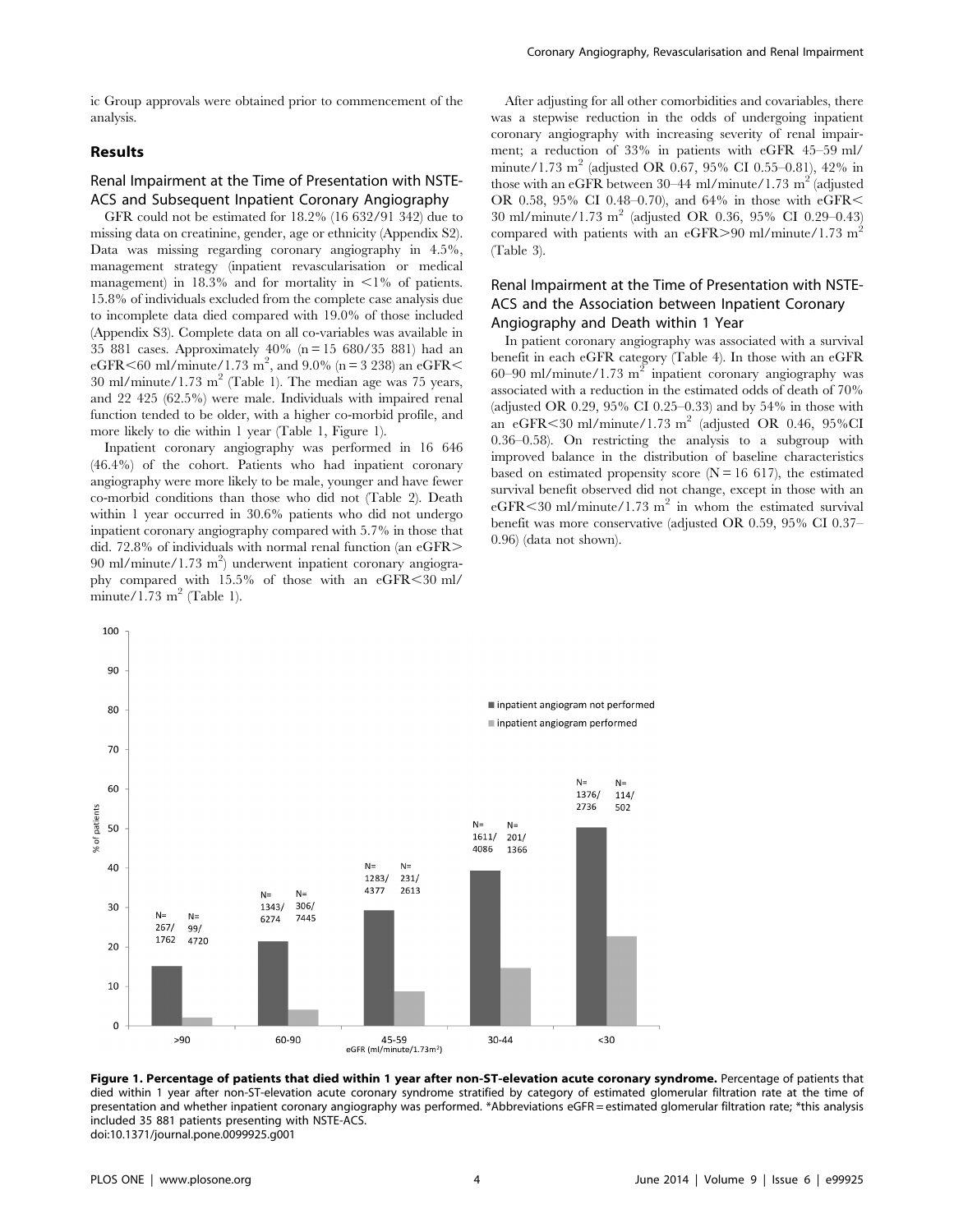Table 2. Selected covariates stratified by whether inpatient coronary angiography was performed or not, in 35 881 adults presenting with non-ST-elevation acute coronary syndrome (all data is presented as numbers with column percentage unless otherwise stated).

| IP Coronary angiography not performed | IP Coronary angiography performed |
|---------------------------------------|-----------------------------------|
| $N = 19235$                           | $N = 16646$                       |
|                                       |                                   |
| 10 821 (56.3)                         | 11 604 (69.7)                     |
| $81(72-87)$                           | 68 (56-76)                        |
|                                       |                                   |
| 10 631 (55.3)                         | 8 732 (52.5)                      |
| 2 842 (14.8)                          | 1 146 (6.9)                       |
| 1228(6.4)                             | 7 42 (4.5)                        |
| 5 717 (29.7)                          | 6 677 (40.1)                      |
| 2 466 (12.8)                          | 680 (4.1)                         |
| 7 586 (39.4)                          | 4 309 (26.4)                      |
| 1559(8.3)                             | 2 231 (13.4)                      |
| 1 736 (9.0)                           | 1291(7.8)                         |
| 5 030 (26.2)                          | 3 530 (21.2)                      |
| 2 912 (15.1)                          | 46 22 (27.8)                      |
|                                       |                                   |
| 12.6 (11.0-14.0)                      | 14.0 (12.8-15.0)                  |
| $0.8(0.2 - 3.7)$                      | $0.8$ $(0.2 - 3.6)$               |
|                                       |                                   |
| 1 762 (9.2)                           | 4 720 (28.4)                      |
| 6 274 (32.6)                          | 7 445 (44.7)                      |
| 4 377 (22.8)                          | 2 613 (15.7)                      |
| 4 086 (21.2)                          | 1 366 (8.2)                       |
| 2 249 (11.7)                          | 416 (2.5)                         |
| 487 (2.5)                             | 86 (0.5)                          |
| 140 (29)                              | 145 (27)                          |
| 84 (70-100)                           | 76 (65-90)                        |
|                                       |                                   |

Abbreviations: IP = inpatient; IMD score = score of deprivation; PVD = peripheral vascular disease; CCF = congestive cardiac failure; MI = myocardial infarction; PCI = percutaneous coronary intervention; CABG = coronary artery bypass graft; eGFR = estimated glomerular filtration rate; IQR = interquartile range; sd = standard deviation.

doi:10.1371/journal.pone.0099925.t002

Table 3. Results of the multivariable logistic regression analysis in 35 881 individuals with non-ST-elevation acute coronary syndrome for the association between eGFR and inpatient coronary angiography.

| l eGFR<br>$\frac{1}{2}$ (ml/minute/1.73 m <sup>2</sup> ) | Age & gender<br>adjusted OR<br>(95% CI) | P-value<br>(Wald) | <b>Multivariable</b><br><b>Adjusted OR</b><br>(95% CI)* | P-value<br>(Wald) |
|----------------------------------------------------------|-----------------------------------------|-------------------|---------------------------------------------------------|-------------------|
| $\geq 90$                                                |                                         |                   |                                                         |                   |
| $60 - 90$                                                | $0.81(0.71-0.93)$                       | 0.003             | $0.81(0.70 - 0.94)$                                     | 0.006             |
| $45 - 59$                                                | $0.58(0.48 - 0.70)$                     | < 0.001           | $0.67(0.55 - 0.81)$                                     | < 0.001           |
| $30 - 44$                                                | $0.42(0.35 - 0.51)$                     | < 0.001           | $0.58(0.48 - 0.70)$                                     | < 0.001           |
| $30$                                                     | $0.21(0.18-0.26)$                       | < 0.001           | $0.36(0.29 - 0.43)$                                     | < 0.001           |

\*Multivariable model adjusted for age, ethnicity, gender, IMD score, systolic blood pressure, heart rate, haemoglobin, peak troponin, ECG diagnosis, history of angina, hyperlipidaemia, hypertension, peripheral vascular disease, cerebrovascular disease, chronic obstructive airways disease, congestive cardiac failure, previous percutaneous coronary intervention, previous coronary artery bypass graft, previous myocardial infarction, diabetes, current smoking status and hospital. Abbreviations: OR = odds ratio; CI = confidence interval; eGFR = estimated glomerular filtration rate.

doi:10.1371/journal.pone.0099925.t003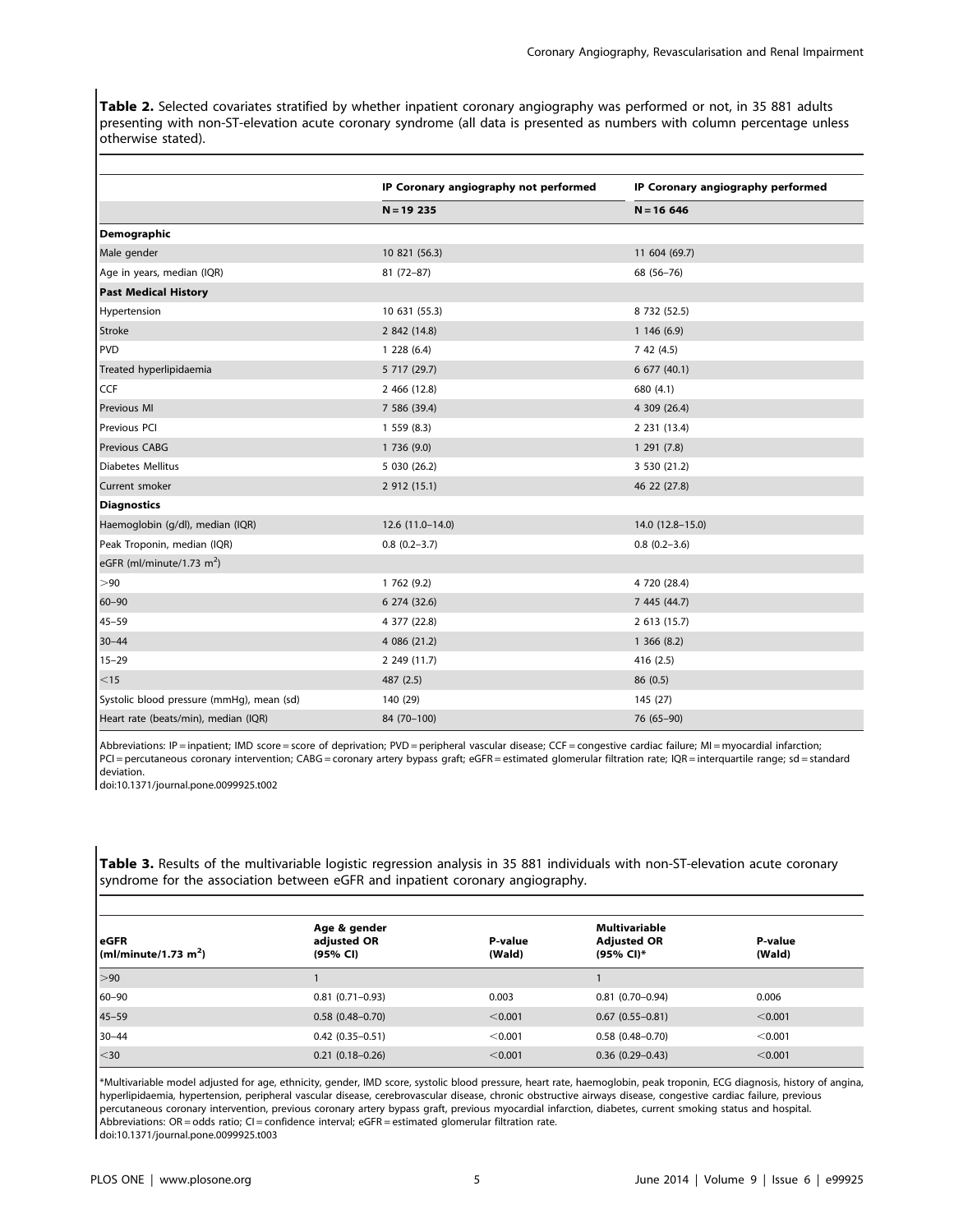Table 4. Results of the multivariable logistic regression analysis in 35 881 individuals with non-ST-elevation acute coronary syndrome for the association between inpatient coronary angiography and all-cause death.

|                                                        |                                     | <b>Multivariable</b>            |                   |
|--------------------------------------------------------|-------------------------------------|---------------------------------|-------------------|
| eGFR<br>$\frac{1}{2}$ (ml/minute/1.73 m <sup>2</sup> ) | Inpatient<br>angiography status     | <b>Adjusted OR</b><br>(95% CI)* | P-value<br>(Wald) |
| >90                                                    | Inpatient angiography not performed |                                 |                   |
|                                                        | Inpatient angiography               | $0.21(0.17 - 0.27)$             | < 0.001           |
| 60-90                                                  | Inpatient angiography not performed |                                 |                   |
|                                                        | Inpatient angiography               | $0.29(0.25 - 0.33)$             | < 0.001           |
| $45 - 59$                                              | Inpatient angiography not performed |                                 |                   |
|                                                        | Inpatient angiography               | $0.37(0.32 - 0.43)$             | < 0.001           |
| $30 - 44$                                              | Inpatient angiography not performed |                                 |                   |
|                                                        | Inpatient angiography               | $0.41(0.34 - 0.48)$             | < 0.001           |
| $30$                                                   | Inpatient angiography not performed |                                 |                   |
|                                                        | Inpatient angiography               | $0.46$ $(0.36 - 0.58)$          | < 0.001           |

\*p-interaction (Wald test) between eGFR category and inpatient coronary angiography and mortality: <0.001.

\*Multivariable model adjusted for age, ethnicity, gender, IMD score, systolic blood pressure, heart rate, haemoglobin, peak troponin, ECG diagnosis, history of angina, hyperlipidaemia, hypertension, peripheral vascular disease, cerebrovascular disease, chronic obstructive airways disease, congestive cardiac failure, previous percutaneous coronary intervention, previous coronary artery bypass graft, previous myocardial infarction, diabetes, current smoking status and hospital. Abbreviations: OR = odds ratio; CI = confidence interval; eGFR = estimated glomerular filtration rate.

doi:10.1371/journal.pone.0099925.t004

# Renal Impairment at the Time of Presentation with NSTE-ACS and the Association between Inpatient

#### Revascularisation and Death within 1 Year

Of 16 646 patients who had inpatient coronary angiography, 9 732 (58.5%) underwent inpatient revascularisation (Figure 2). On the basis of the propensity score, there was good overlap in the distribution of baseline characteristics between the group that underwent inpatient revascularisation and those who underwent angiography only (Appendix S1). Only 16% of patients with severe renal dysfunction at presentation (eGFR<30 ml/min/1.73 m<sup>2</sup>) underwent inpatient coronary angiography and could be considered for early revascularisation. However, of the 502 patients in this renal category that did have diagnostic angiography, nearly 50% underwent subsequent inpatient revascularisation (Table 5). The adjusted odds of undergoing inpatient revascularisation did not vary depending on eGFR category (data not shown).

538 deaths (7.8%) occurred within a year in those patients managed medically after inpatient coronary angiography compared with 413 deaths (4.2%) amongst patients who had inpatient revascularisation. After adjusting for co-variables, inpatient revascularisation was associated with a reduction in the odds of death within 1 year of approximately 30% (adjusted OR 0.66, 95%CI 0.57–0.77) (Table 6). When stratified by eGFR category there was a trend that the relative survival benefit of inpatient revascularisation may be less in those with an  $e$ GFR $\leq$ 30 ml/ minute/1.73 m<sup>2</sup> (adjusted OR 0.80, 95% CI 0.52–1.24) compared with the other eGFR categories (eGFR 60–90 ml/minute/ 1.73  $m^2$  adjusted OR 0.63, 95% CI 0.49–0.81). However the confidence intervals between eGFR categories overlapped and there was no statistical evidence of modification by severity of renal dysfunction on the association between inpatient revascularisation and death (p-interaction  $= 0.744$ ) (Table 6 and 7). There was weak evidence of effect modification by gender on this association with a trend to a lower adjusted odds of death in women (p-interaction  $= 0.060$ ).

#### Sensitivity Analysis

Results of the logistic regression model adjusted for the propensity score as a single co-variable demonstrated a similar reduction in the odds for death within 1 year associated with inpatient revascularisation (adjusted OR 0.68, 95% CI 0.58–0.80, Table 6).

Limiting the analysis to 5-day survivors did not alter the associations observed (Appendix S4a, 4b and 4c).

We repeated the analysis excluding 116 patients who had declined revascularisation. No change in the associations found in our main analysis was observed (data not shown).

Inclusion of aspirin, clopidogrel, ACE inhibitors, beta-blockers or statins prescribed at discharge in the model did not change the adjusted odds for death associated with inpatient revascularisation within 1 year (adjusted OR 0.68, 95% CI 0.57–0.80), with no evidence of modification by severity of renal dysfunction (pinteraction  $= 0.711$ .

After multiple imputation, the adjusted odds ratios were marginally more conservative (Appendix S5a and 5b; data not shown for the analysis of the association between inpatient coronary angiography and death).

#### **Discussion**

In this study of over 35 000 individuals with NSTE-ACS in England and Wales, admitted to NHS hospitals between 2008 and 2010, we have demonstrated that renal dysfunction is common and that patients with renal impairment are much less likely to undergo inpatient diagnostic coronary angiography than patients with normal renal function. This association was maintained after adjusting for differences in numerous baseline characteristics and comorbidities and was observed across the range of renal impairment, including those patients with moderate renal dysfunction (eGFR 30-59 ml/minute/1.73 m<sup>2</sup>). Inpatient coronary angiography was associated with an improved survival. In those patients with moderate renal dysfunction that did undergo inpatient angiography, nearly 50% of patients then underwent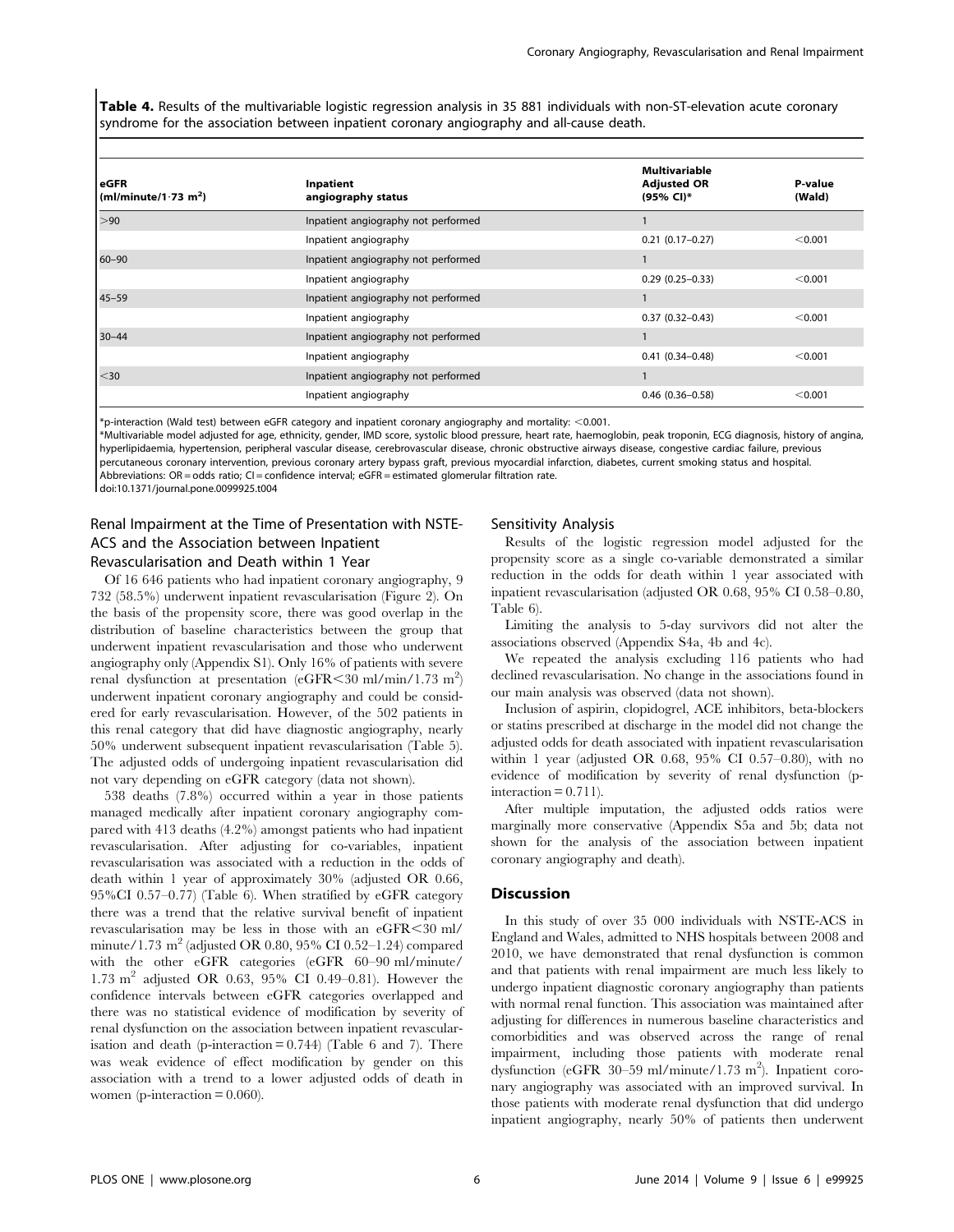Table 5. Selected covariates stratified by management strategy in 16 646 adults who underwent inpatient coronary angiography presenting with non-ST-elevation acute coronary syndrome.

|                                           | In patient Medical<br><b>Management</b> | In Patient<br>Revascularisation |
|-------------------------------------------|-----------------------------------------|---------------------------------|
|                                           | $N = 6914$                              | $N = 9732$                      |
| Demographic                               |                                         |                                 |
| Male gender                               | 4 552 (65.8)                            | 7 052 (72.5)                    |
| Age in years, median (IQR)                | 69 (60-77)                              | 66 (57-75)                      |
| <b>Past Medical History</b>               |                                         |                                 |
| Hypertension                              | 3 784 (54.7)                            | 4 948 (50.8)                    |
| <b>Stroke</b>                             | 563(8.1)                                | 583 (6.0)                       |
| <b>PVD</b>                                | 359 (5.2)                               | 383 (3.9)                       |
| Treated hyperlipidaemia                   | 2 709 (39.2)                            | 3 968 (40.8)                    |
| CCF                                       | 369(5.3)                                | 311(3.2)                        |
| Previous MI                               | 2 050 (29.7)                            | 2 340 (24.0)                    |
| Previous PCI                              | 912 (13.2)                              | 1 319 (13.6)                    |
| <b>Previous CABG</b>                      | 618 (8.9)                               | 673 (6.9)                       |
| Diabetes Mellitus                         | 1594(23.1)                              | 1 936 (19.9)                    |
| Current smoker                            | 1656(24.0)                              | 2 966 (30.5)                    |
| <b>Diagnostics</b>                        |                                         |                                 |
| Haemoglobin (g/dl), median (IQR)          | 13.8 (12.5-15.0)                        | 14.0 (13.0-15.0)                |
| Peak Troponin, median(IQR)                | $0.9(0.2 - 4.0)$                        | $0.8(0.2-3.3)$                  |
| eGFR (ml/minute/1.73 $m2$ )               |                                         |                                 |
| >90                                       | 1 728 (25.0)                            | 2 992 (30.7)                    |
| $60 - 90$                                 | 3 023 (43.7)                            | 4 4 22 (45.4)                   |
| $45 - 59$                                 | 1 243 (18.0)                            | 1 370 (14.1)                    |
| $30 - 44$                                 | 669 (9.7)                               | 697 (7.2)                       |
| $15 - 29$                                 | 211(3.1)                                | 205(2.1)                        |
| $<$ 15                                    | 40(0.6)                                 | 46 (0.5)                        |
| Systolic blood pressure (mmHg), mean (sd) | 144 (27)                                | 145 (28)                        |
| Heart rate (beats/min), median (IQR)      | 79 (67-93)                              | 76 (65-88)                      |

Abbreviations: PVD = peripheral vascular disease; CCF = congestive cardiac failure; MI = myocardial infarction; PCI = percutaneous coronary intervention; CABG = coronary artery bypass graft; eGFR = estimated glomerular filtration rate; IQR = interquartile range; sd = standard deviation. All data is presented as numbers with column percentage unless otherwise stated. Where percentages do not equal 100% this is due to rounding.

doi:10.1371/journal.pone.0099925.t005

revascularisation with a similar survival benefit as seen in patients with preserved renal function.

The majority of patients (84%) with severe renal dysfunction  $(eGFR < 30$  ml/min/1.73 m<sup>2</sup>) did not undergo inpatient diagnostic angiography. Therefore it is unclear whether, amongst this large group without inpatient diagnostic angiography, early revascularisation in those with suitable coronary lesions would have imparted a survival benefit.

Our finding that patients with renal dysfunction are less likely to undergo early coronary angiography than patients with preserved renal function is supported by several other analyses from different health care systems [1,8–10,25]. We suspect that the reasons are complex, reflecting both individual patient and clinician level factors as well as organisational factors spanning community and hospital level care. Patients with renal dysfunction are more likely to present with atypical clinical features [25,26] and not necessarily directly to cardiologists. Clinical uncertainty as to the interpretation of troponin measurements in patients with renal impairment can compound diagnostic difficulties [27]. Concerns regarding the risk of acute kidney injury (AKI), in particular related to contrast-induced AKI, or a presumed increased risk of bleeding complications are also likely to influence management decisions [6,28]. However, recent work suggests the risks of AKI associated with coronary angiography after ACS are overstated [9]. In addition, routine coronary angiography as part of renal transplant work-up in patients with advanced renal impairment is not associated with an accelerated decline in renal function [29]. As many patients with NSTE-ACS undergo angiography on a semi-urgent basis there are opportunities for clinicians to ensure adequate hydration and optimal angiographic practices that reduce the risk of AKI. In a previous study from the GRACE collaboration the most commonly reported reason for foregoing an early-invasive management strategy in those with renal impairment was insufficient risk (37.7%), while concerns over comorbidity (12.5%) and bleeding (7.2%) were minor in comparison [30]. However, the median GRACE score of those patients deemed 'low risk' was paradoxically high. Misrepresentation of risk and resultant denial of early-invasive management may contribute to worse outcomes in patients with renal dysfunction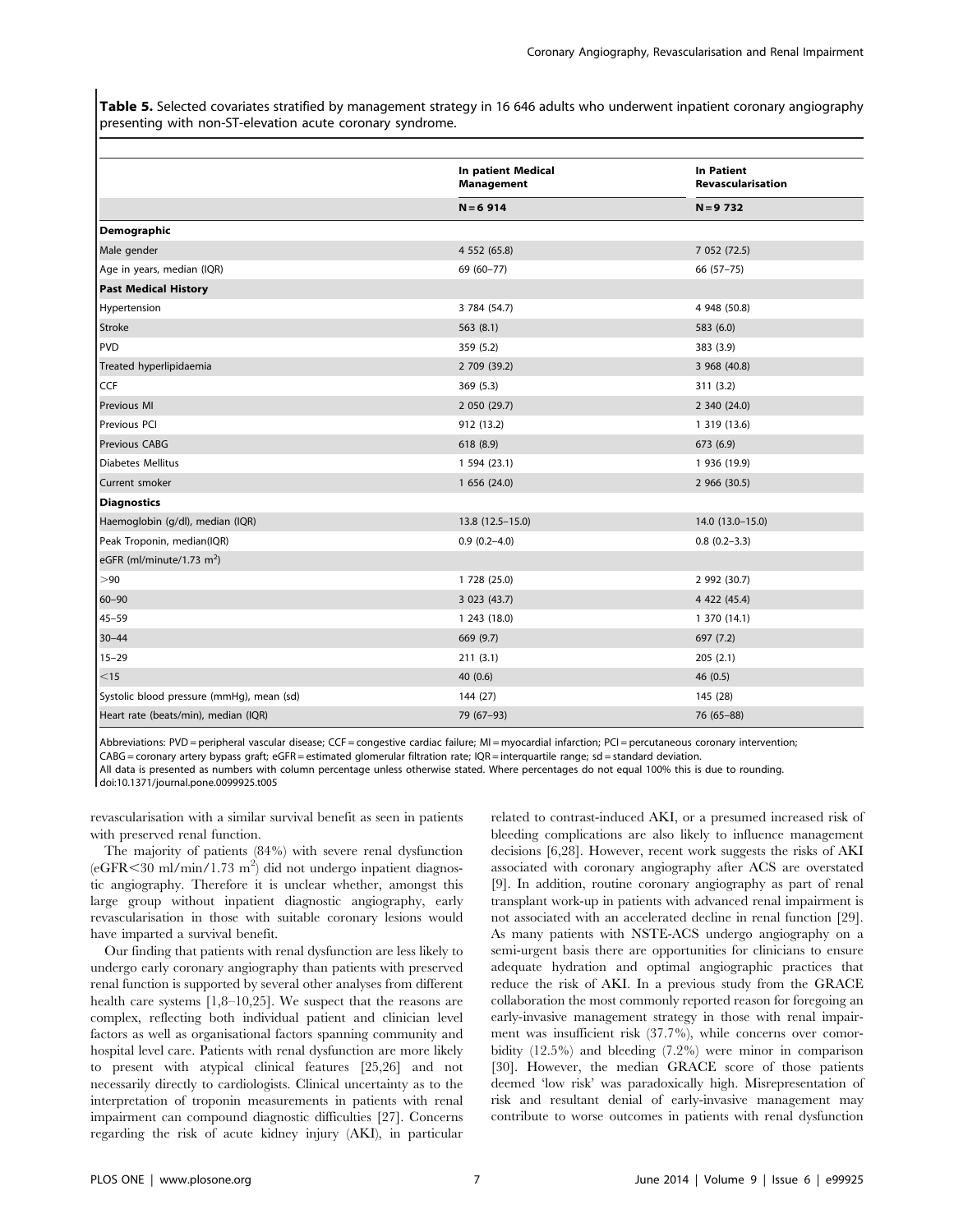

Figure 2. Number of patients in the complete case analysis contributing to various stages of the analysis. doi:10.1371/journal.pone.0099925.g002

Table 6. Results of the adjusted logistic regression analysis in 16 645 individuals with non-ST-elevation acute coronary syndrome for the association between inpatient revascularisation and mortality compared with individuals who were medically managed after inpatient coronary angiography.

| Management<br>Strategy       | Age & gender<br>adjusted<br>OR (95% CI) | P-value<br>(Wald) | Multivariable<br><b>Adjusted OR</b><br>(95% CI)* | P-value<br>(Wald) | Propensity<br>score adjusted<br>OR (95% CI) | P-value<br>(Wald) |
|------------------------------|-----------------------------------------|-------------------|--------------------------------------------------|-------------------|---------------------------------------------|-------------------|
| <b>Medical Mx</b>            |                                         |                   |                                                  |                   |                                             |                   |
| In patient Revascularisation | $0.60(0.52 - 0.70)$                     | < 0.001           | $0.66(0.57 - 0.77)$                              | < 0.001           | $0.68(0.58 - 0.80)$                         | < 0.001           |

\*p-interaction (Wald test) between eGFR category and inpatient revascularisation and mortality: 0.744.

Multivariable Model adjusted for age, ethnicity, gender, IMD score, eGFR, systolic blood pressure, heart rate, haemoglobin, peak troponin, ECG diagnosis, history of angina, hyperlipidaemia, hypertension, peripheral vascular disease, cerebrovascular disease, chronic obstructive airways disease, congestive cardiac failure, previous percutaneous coronary intervention, previous coronary artery bypass graft, previous myocardial infarction, diabetes, current smoking status and hospital. Propensity Score estimated using age, ethnicity, gender, IMD score, eGFR, systolic blood pressure, heart rate, haemoglobin, peak troponin ECG diagnosis, history of angina, hyperlipidaemia, hypertension, peripheral vascular disease, cerebrovascular disease, chronic obstructive airways disease, congestive cardiac failure, previous percutaneous coronary intervention, previous coronary artery bypass graft, previous myocardial infarction, diabetes, current smoking status. Abbreviations: Medical Mx = medical management; OR = odds ratio; CI = confidence interval; eGFR = estimated glomerular filtration rate. doi:10.1371/journal.pone.0099925.t006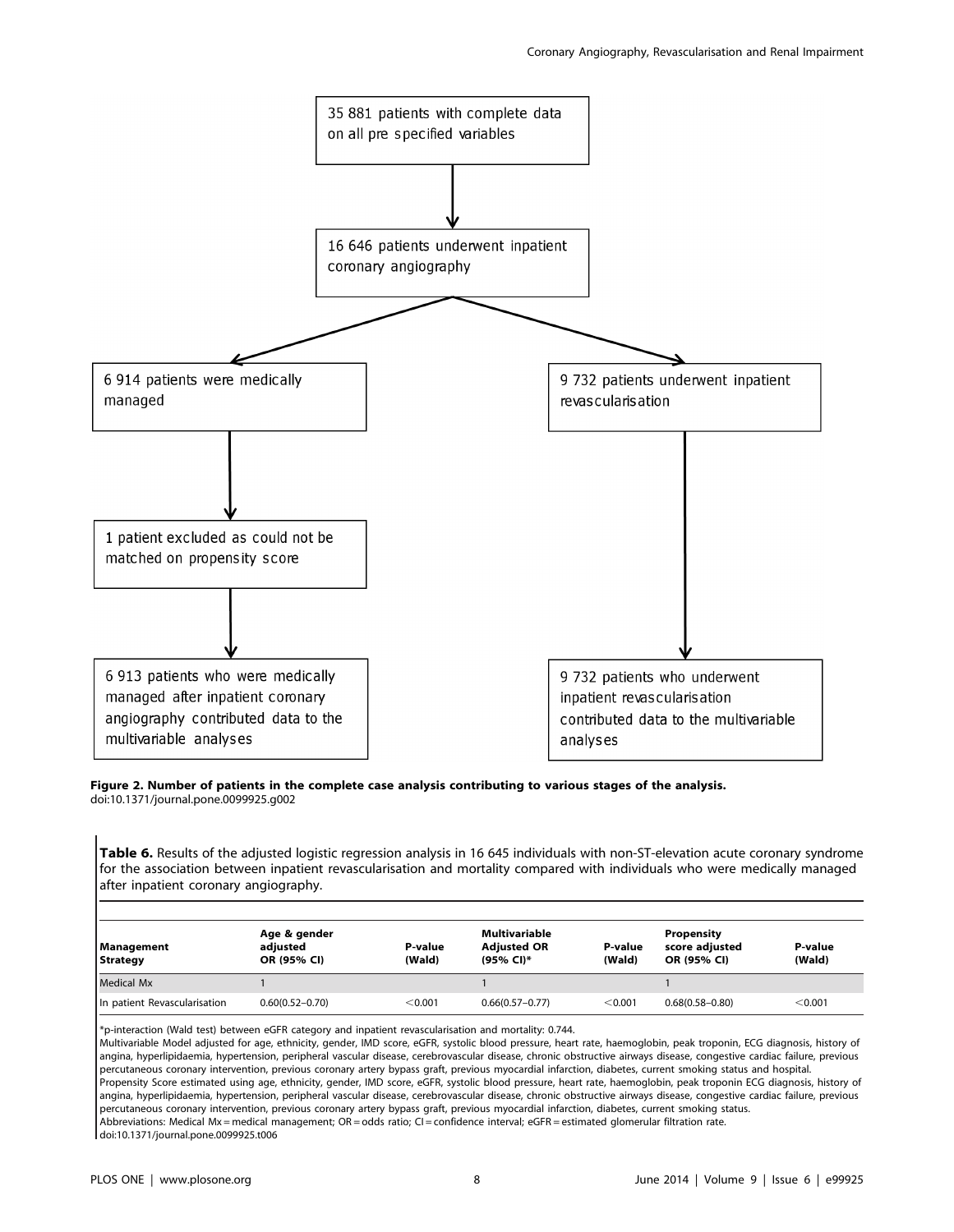Table 7. Results of the adjusted logistic regression analysis in 16 645 individuals with non-ST-elevation acute coronary syndrome for the association between inpatient revascularisation and mortality compared with individuals who were medically managed after inpatient coronary angiography stratified by category of renal dysfunction.

| eGFR<br>$\frac{1}{2}$ (ml/minute/1.73 m <sup>2</sup> ) | <b>Management</b><br><b>Strategy</b> | <b>Multivariable</b><br><b>Adjusted OR</b><br>(95% CI)* | P-value<br>(Wald) |
|--------------------------------------------------------|--------------------------------------|---------------------------------------------------------|-------------------|
| >90                                                    | Medical Mx                           |                                                         |                   |
|                                                        | In patient Revascularisation         | $0.55(0.36 - 0.85)$                                     | 0.008             |
| $60 - 90$                                              | Medical Mx                           |                                                         |                   |
|                                                        | In patient Revascularisation         | $0.63(0.49 - 0.81)$                                     | < 0.001           |
| $45 - 60$                                              | Medical Mx                           |                                                         |                   |
|                                                        | In patient Revascularisation         | $0.69(0.51 - 0.95)$                                     | 0.020             |
| $30 - 45$                                              | Medical Mx                           |                                                         |                   |
|                                                        | In patient Revascularisation         | $0.68(0.49 - 0.94)$                                     | 0.021             |
| $30$                                                   | <b>Medical Mx</b>                    |                                                         |                   |
|                                                        | In patient Revascularisation         | $0.80(0.52 - 1.24)$                                     | 0.320             |

\*p-interaction (Wald test) between eGFR category and inpatient revascularisation and mortality: 0.744.

Multivariable Model adjusted for age, ethnicity, gender, IMD score, eGFR, systolic blood pressure, heart rate, haemoglobin, peak troponin, ECG diagnosis, history of angina, hyperlipidaemia, hypertension, peripheral vascular disease, cerebrovascular disease, chronic obstructive airways disease, congestive cardiac failure, previous percutaneous coronary intervention, previous coronary artery bypass graft, previous myocardial infarction, diabetes, current smoking status and hospital. Propensity Score estimated using age, ethnicity, gender, IMD score, eGFR, systolic blood pressure, heart rate, haemoglobin, peak troponin ECG diagnosis, history of angina, hyperlipidaemia, hypertension, peripheral vascular disease, cerebrovascular disease, chronic obstructive airways disease, congestive cardiac failure, previous

percutaneous coronary intervention, previous coronary artery bypass graft, previous myocardial infarction, diabetes, current smoking status. Abbreviations: Medical Mx = medical management;  $OR = odds$  ratio;  $CI = confidence$  interval;  $eGFR = estimated$  glomerular filtration rate.

doi:10.1371/journal.pone.0099925.t007

[30], and in other high risk groups in whom the same treatment paradox has been observed [31–33].

Earlier major clinical trials have compared a routine early invasive strategy with a selective invasive strategy after NSTE-ACS, rather than outcomes after revascularisation specifically [4,34–36]. Patients with renal impairment have been underrepresented in these studies [5] and no direct RCT evidence regarding an early invasive strategy, or specifically outcomes after revascularisation, are available in patients with renal impairment. A systematic review and meta-analysis of individual level data from five RCTs that had recorded information on renal function suggested that the benefits of an early invasive strategy are preserved in patients with renal impairment, with a trend in reduction of risk of death and non-fatal re-infarction at one year (in patients with chronic kidney disease (CKD) stages 3–5 i.e. an eGFR<60 ml/minute/1.73 m<sup>2</sup>, a pooled estimate risk ratio 0.76 (95% CI 0.49–1.17) was reported) [37]. Among the studies included in that meta-analysis the mean age ranged from 59–66 years, 14–28% had diabetes and mortality rates in the 'conservative' arms were 2.5–10%. Patients with CKD accounted for 19.4% (1 453/7 481) with the majority having an eGFR 30–60 ml/ minute/1.73 m<sup>2</sup> (80%). Our real world ACS cohort was quite different to those in the RCTs. In our study, the median age was 75 years, 40% had an eGFR at time of presentation of  $\leq 60$  ml/ minute/1.73 m<sup>2</sup> and at one year 30% of those who did not undergo inpatient coronary angiography had died.

Our analysis of the outcomes associated with inpatient coronary angiography will have included people in the comparison group (those that did not have inpatient coronary angiography) that would have been excluded from the randomised trials, and would therefore not have been considered for revascularisation, thus suggesting a possibly overoptimistic benefit of an early invasive approach. Some of the benefit observed in our comparison of those receiving and those not receiving inpatient angiography may also reflect other management differences between the groups, such as more aggressive antiplatelet or adjunctive medical therapies in the group in our cohort who underwent inpatient coronary angiography [1]. Thus, to further evaluate whether renal function modified outcomes after inpatient revascularisation we restricted the analysis to those in whom a clinical decision to consider revascularisation had been taken following inpatient coronary angiography.

Previous registry-based analyses have reported varied results. Data from the SWEDEHEART registry suggested that early revascularisation improved 1-year survival in patients with NSTE-ACS and mild-to-moderate renal insufficiency [8]. However, the observed benefit declined with lower renal function, and there was a trend toward harm in those with an  $e$ GFR $\le$ 15 ml/minute/  $1.73 \text{ m}^2$  or on dialysis (HR 1.61 95% CI 0.84–3.09). The wide confidence interval reflects the low number of patients in this eGFR category  $(n = 278, \text{ with } 41 \text{ patients undergoing early})$ revascularisation) making it hard to draw firm conclusions. In our study there was no statistical evidence of modification by eGFR category on the survival benefit associated with inpatient revascularisation, a finding supported by a study from the GRACE collaboration [30].

None of our analyses suggest that inpatient angiography or subsequent revascularisation was associated with harm in patients with renal dysfunction, though the fear of this may be influencing clinical judgement and decision making. Consistent with previous studies, the main barrier to revascularisation appears to be the decision to undertake inpatient coronary angiography [30]. The few patients with eGFR<30 ml/min/1.73 m<sup>2</sup> that do undergo diagnostic angiography may represent a highly select subset of patients with severe renal impairment in whom an early invasive approach is likely to be of most benefit. However, the efficacy of a routine early invasive approach in individuals presenting with this severity of renal dysfunction currently remains essentially undefined.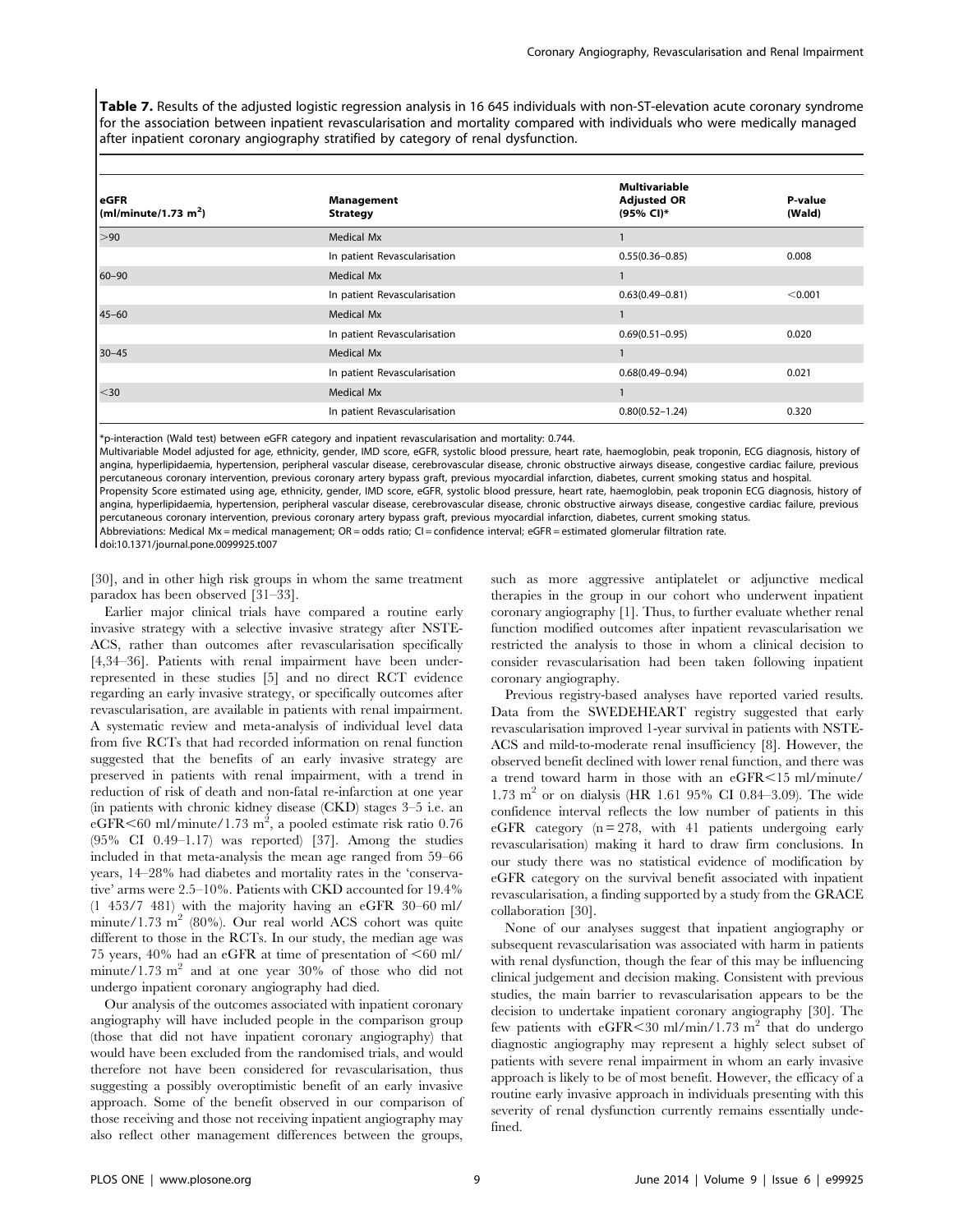Our cohort from a national ACS registry provides the most comprehensive account of current clinical practice in England and Wales in terms of the relationships between renal function, early angiography and revascularisation and patient outcomes after NSTE-ACS, and adds further contemporary data to the available research in this field. We have taken account of a range of confounders and have conducted multiple sensitivity analyses, including using datasets derived from multiple imputation, the results of which have supported the findings of our main analyses. However, there are limitations. Most importantly, this is an observational study and not a randomised controlled trial. Confounding may be present although we aimed to minimise this by incorporating a propensity score methodology and a wide range of baseline characteristics. We did not have a direct measure of true kidney function and used eGFR based on the CKD-EPI formula. As only a single creatinine was available for each patient we were unable to evaluate the components of chronic kidney disease or acute kidney injury. Our conclusions therefore refer to renal function at the time of presentation. However, given that historical creatinine values may not always be available to practising clinicians when they make decisions regarding angiography or revascularisation we argue that the findings of this analysis are relevant to clinical practice. Currently, identification of patients on dialysis or those with a renal transplant is not possible within the MINAP dataset. Very few individuals with an eGFR $\leq$ 30 ml/minute/1.73 m<sup>2</sup> contributed to the analysis focussed on inpatient revascularisation and survival as so few had an inpatient coronary angiogram, so it is very likely that individuals on dialysis were excluded. We did not have details of coronary anatomy. After coronary angiography some patients will be treated medically because no treatable culprit lesion is present and others because revascularisation carries unacceptable risk or is unlikely to be successful. Having this information would enable a much more detailed description of the differences between patients with various degrees of renal function, and a deeper understanding of management strategies used and patient outcomes. We lacked information on other important characteristics that stratify risk (in patients who are not offered a routine invasive approach), for example the results of stress tests and measurements of left ventricular function. Nor did we have information on clinical events in hospital, such as further myocardial infarction, which may have influenced clinical decision making. While we were able to categorise patients into those with and those without angiography (and subsequent revascularisation) we lacked information regarding delay from admission to intervention. To evaluate the risk of potential survivor bias we undertook sensitivity analyses restricted to those who survived more than five days, but this is an important limitation. Other outcomes such as cardiac specific mortality, in-hospital mortality and length of stay would be valuable additional information. As mentioned above, our analysis may also have lacked power to detect evidence of modification by category of renal dysfunction on outcomes by management

#### References

- 1. Fox CS, Muntner P, Chen AY, Alexander KP, Roe MT, et al. (2010) Use of Evidence-Based Therapies in Short-Term Outcomes of ST-Segment Elevation Myocardial Infarction and Non–ST-Segment Elevation Myocardial Infarction in Patients With Chronic Kidney Disease: A Report From the National Cardiovascular Data Acute Coronary Treatment and Intervention Outcomes Network Registry. Circulation 121: 357–365.
- 2. Go AS, Chertow GM, Fan D, McCulloch CE, Hsu C-y (2004) Chronic Kidney Disease and the Risks of Death, Cardiovascular Events, and Hospitalization. New England Journal of Medicine 351: 1296–1305.
- 3. Kerr M, Bray B, Medcalf J, O'Donoghue DJ, Matthews B (2012) Estimating the financial cost of chronic kidney disease to the NHS in England. Nephrology Dialysis Transplantation 27 (Suppl 3): 373–80.

strategy due to the relatively low numbers of individuals with severe renal impairment contributing to that analysis.

Our analyses from MINAP provide further evidence that patients with renal dysfunction are much less likely to undergo inpatient coronary angiography than individuals with preserved renal function which is not explained by associated comorbidity. Inpatient coronary angiography was associated with improved survival across all categories of renal dysfunction. After inpatient angiography, relative outcomes following revascularisation were not modified by severity of renal dysfunction. As in previous studies however low patient numbers with severe renal dysfunction limit the ability to draw firm conclusions.

There is a discrepancy between the care advised in clinical guidelines regarding an early invasive strategy in patients with renal dysfunction and NSTE-ACS, and care delivered in clinical practice. Further research is required to understand why this variation exists and determine whether there are missed opportunities for quality improvement. In patients with severe renal impairment or those on dialysis a RCT is required to definitively evaluate the efficacy and optimal timing of early angiography and subsequent revascularisation after NSTE-ACS.

#### Supporting Information

Appendix S1 Distribution of the conditional propensity scores for undergoing inpatient revascularisation after inpatient coronary angiography. (TIF)

Appendix S2 Frequency of missing data in the non-ST-elevation acute coronary syndrome dataset. (DOCX)

Appendix S3 Key covariates in the patients included in the complete case analysis and patients that were excluded due to incomplete data.

(DOCX)

Appendix S4 Comparison between the results of the complete case analysis and the analysis restricted to patients who survived for 5 days or more.

(DOCX)

Appendix S5 Comparison between the results of the complete case analysis and the analysis using 10 datasets derived using multiple imputation. (DOCX)

#### Author Contributions

Conceived and designed the experiments: C. Shaw JS DN C. Sharpe. Analyzed the data: C. Shaw RS. Wrote the paper: C. Shaw. Commented on drafts and approved the final version of the paper and are in agreement with submission to PLOS ONE: DN RS CJ SS DO'D DF CW C. Sharpe.

- 4. Fox KAA, Clayton TC, Damman P, Pocock SJ, de Winter RJ, et al. (2010) Long-Term Outcome of a Routine Versus Selective Invasive Strategy in Patients With Non–ST-Segment Elevation Acute Coronary SyndromeA Meta-Analysis of Individual Patient Data. Journal of the American College of Cardiology 55: 2435–2445.
- 5. Coca S, Krumholz HM, Garg AX, Parikh CR (2006) Under representation of renal disease in randomized controlled trials of cardiovascular disease. JAMA 296: 1377–1384.
- 6. Hamm CW, Bassand JP, Agewall S, Bax J, Boersma E, et al. (2011) ESC Guidelines for the management of acute coronary syndromes in patients presenting without persistent ST-segment elevation: The Task Force for the management of acute coronary syndromes (ACS) in patients presenting without